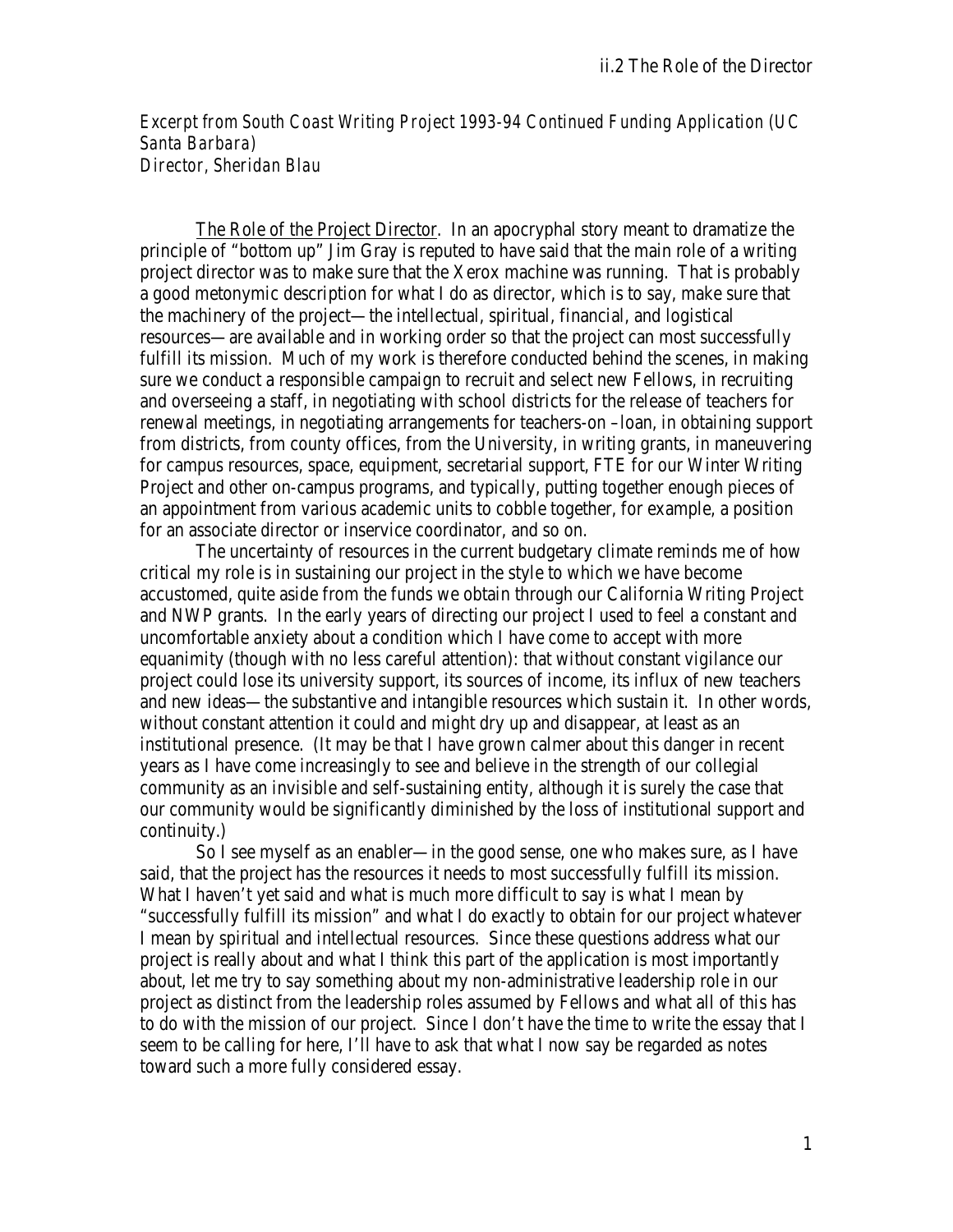One of the central missions of our project—perhaps the most important one—has to do with the ongoing professional development of the teachers who constitute our community of colleagues. To some degree that includes teachers we work with in school-site inservice programs, but it more directly and centrally applies to those teachers who make a major investment of themselves and their time in the work of our project. If we take this dimension of our mission seriously, it becomes almost redundant to say that we are also a teacher-centered project. Yet the fact that we are asked on this application how we are teacher-centered (one is inclined to answer that we are teacher-centered by virtue of the fact that we are a writing project: by definition a writing project is teachercentered; if it's not, it's not a writing project) suggests that something needs to be said about the theory of learning (once implicit, given Jim Gray's anti-theoretical bias, but now explicit) that informs the writing project model and the model of teaching and learning that we in our project would insist applies to classrooms as well. That model of learning and of professional development is fundamentally Deweyean and experiential and holds that we learn through what we do, what we construct cognitively (and effectively) for ourselves. Hence the principle that if teachers want to lean about writing, they must write. And if they want to learn about strategies for helping students learn, they must experience those strategies themselves in demonstration lessons.

The writing project, in other words, is built on a constructivist model of learning which demands that teachers who are going to develop professionally take most of the responsibility for constructing their own professional knowledge. It follows too that we will define development for teachers by the degree to which a teacher becomes an active contributor to the construction of knowledge in a professional community. Hence, teachers are encouraged to become teacher-researchers, to serve as teacher consultants, and to conduct themselves in their roles as researchers and consultants (and teachers) in ways that are consistent with their own experience as learners who construct knowledge. To be such a teacher or learner or consultant or director is difficult because it requires one to function in ways that sometimes appear to subvert traditional hierarchies of authority and power. Hence the teacher who enacts a constructivist model in teaching ceases to serve as the conveyer of knowledge and becomes, like a writing project director, a person who helps to set up the conditions which will enable people to construct knowledge for themselves. Sometimes that means becoming highly directive. Eventually in a healthy community of learners where the learners have learned how to create the conditions for their own learning, it may mean stepping back so far as to become almost invisible. Or, more likely, participating fully in the community as another learner.

Having said that helps me to see why I have found it so difficult to define what my role is in my writing project, beyond the man who makes sure that the machines are all running. I have been inclined to say that my role has been that of intellectual leader, the one who encourages Fellows to extend and deepen their presentations and writing, who encourages them to publish, who helps them to revise their work and get the attention of editors, the one who brings new ideas to the project, the one whose currency in research and theory allows him to locate important new articles to read and emerging researchers to invite to our project to expand the horizons of our professional conversation. Even more importantly I have seen my role as that of intellectual contextualizer and have made it my particular responsibility to help writing project teachers in summer institutes and follow-up programs find ways of placing the practices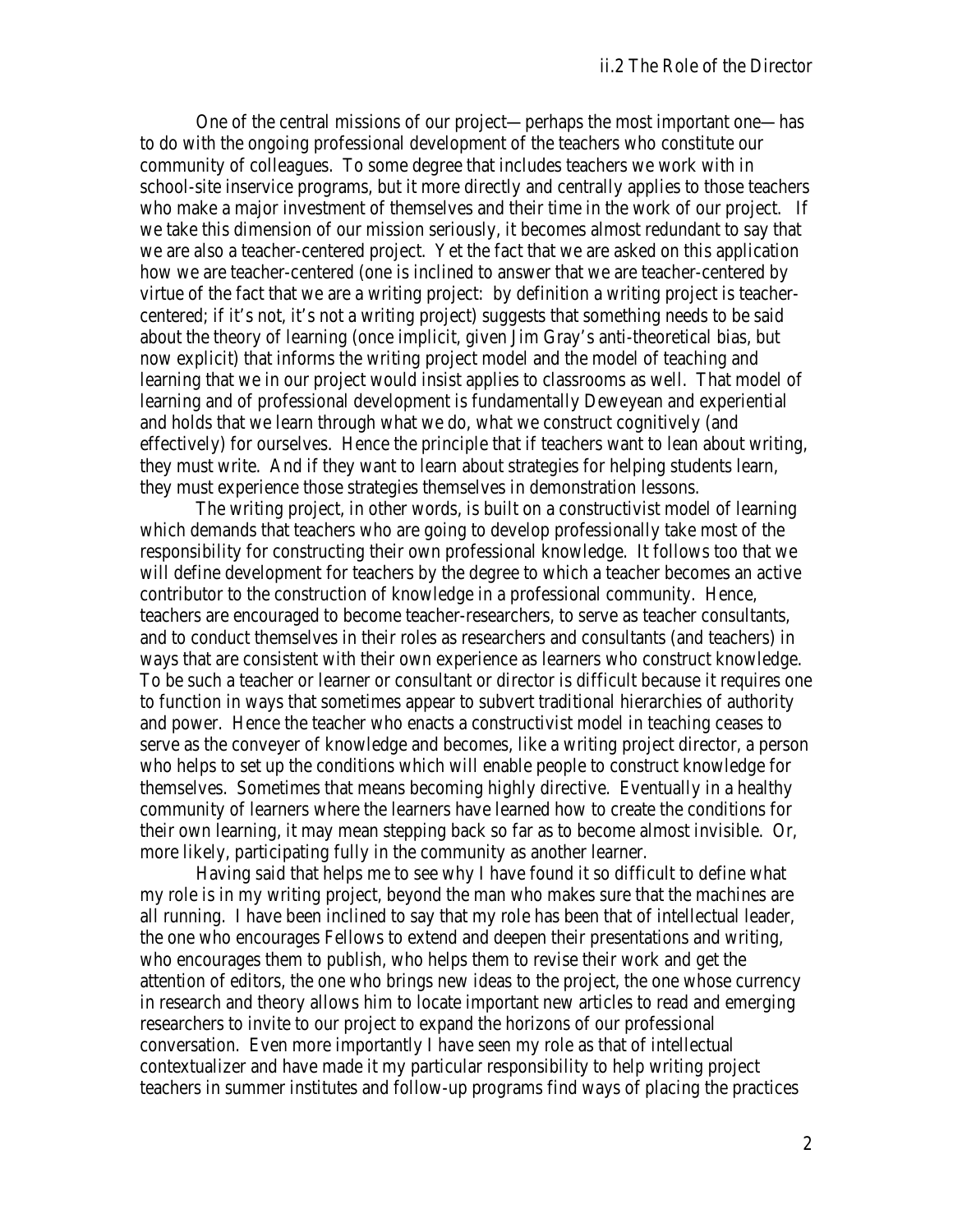that they demonstrate in some theoretical framework—to show with reference to theory or the history of their own experience as teachers how their practices are principled and fit into some larger view of instructional goals.

While I continue to see such leadership as defining my role, I have noticed in recent years that many of my functions are becoming less exclusively mine. I share them more and more with those of our teacher-consultants who have become teacherresearchers and are now conversant with theory and research and able to join me in helping less experienced colleagues frame their presentations in theoretical and historical contexts or revise their work for presentations or publication. Moreover, our teacherresearchers often direct me to new theory and current developments in our field and are increasingly becoming themselves the sources of the new ideas or approaches that our community needs to know about.

I was also inclined at one time to say that my distinctive role as director is to serve as the conscience of our project, to be vigilant in demanding that in all our activities we remain faithful to the principles of learning the teaching and collegiality that are implicit or explicit in the writing project model (even if we disagree sometimes about what constitutes a violation of those principles). And that has been my role for many years and continues to be, especially in our summer institutes. But again, as time passes and our project matures it is less distinctively or exclusively mine. In recent years an increasing number of Fellows in leadership roles in our project have called for the reform of practices that I had come to take for granted. And they have called for reform and have instituted innovative practices on the grounds that they found our former practices tainted by a "top down" posture towards teachers or insufficiently consistent with a constructivist model of learning. (Here I feel obliged to note—in my intellectual watchdog role—that even constructivism can be an avenue by which to violate the principles of the writing project, if it becomes an orthodoxy with more authority than the good sense of an exemplary practitioner. Our prior principle must be that we trust the experience of teachers and build our theories on that trust and experience).

So what can I say about my role as director that distinguishes my role from that of the K-12 teachers and other Fellows in our project? Perhaps it is that I make it my particular task to keep all the machinery running and to exemplify in my own relationship to our project what it means to be faithful to the model. That may mean that as director I have a particular responsibility to demand that all our project activities are consistent with the writing project model and its principles; that I bear a particular responsibility to remain current with theory and research, and to be engaged in my own research and writing, not so that I can share what I learn with the teachers who are my colleagues and not even primarily so that I can help our teachers to frame their practices in the context of current theory (as important as that is), but mainly so that I can exemplify in my own professional life what I means to be a learner and contributor to knowledge in a professional community. It may also mean that I have a special responsibility to remain professionally active in order to hope find new opportunities for professional growth for our teacher-consultants. I'd like to think that my work over the past couple of years as senior author on a major series of composition texts for secondary schools helped me to be a more effective writing project director in so far as it allowed me to arrange for a dozen teachers in our project to contribute to various volumes of the text as contributing authors and to find opportunities to serve as consultants to the publisher. Teachers from